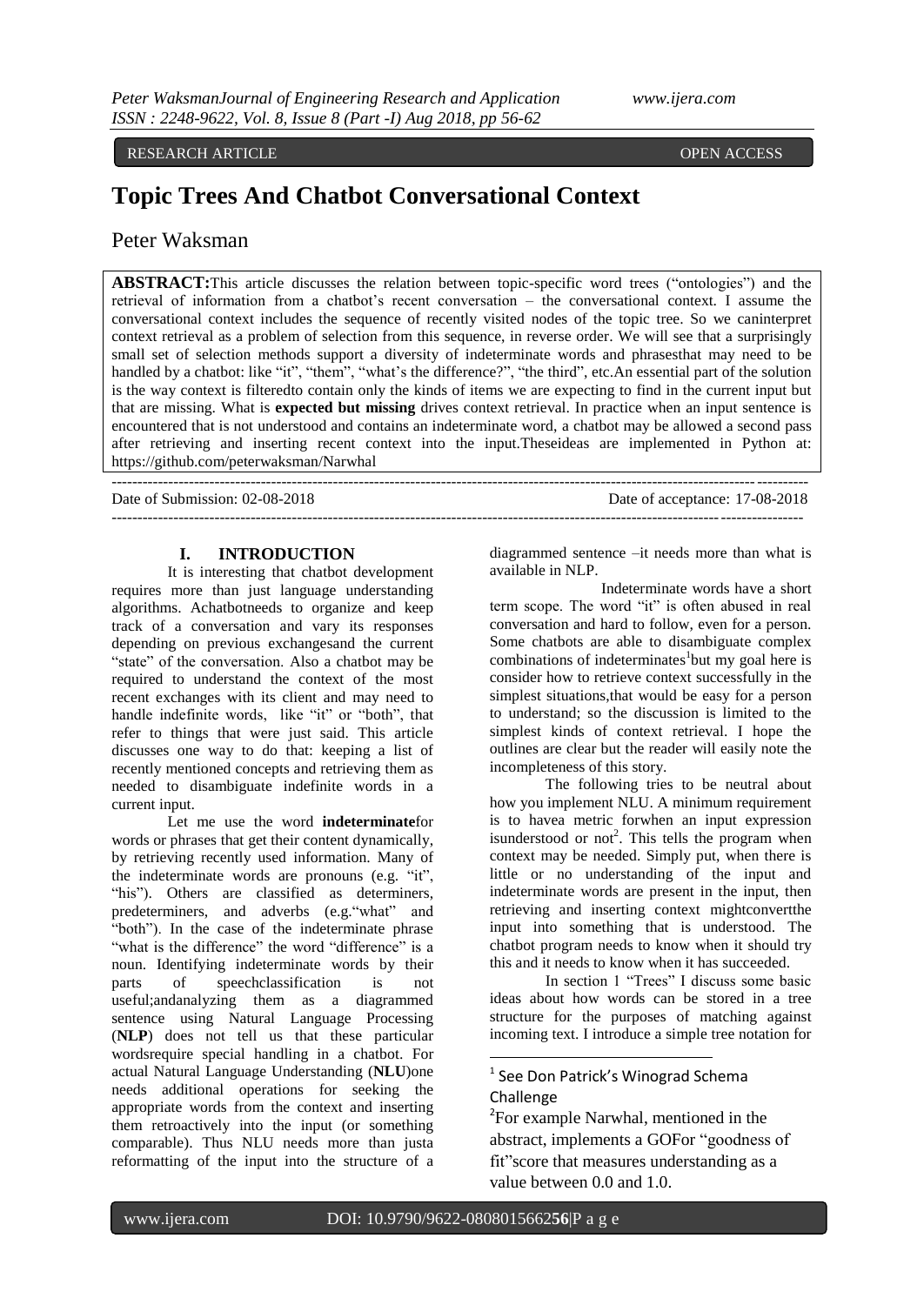the discussion.In section 2 "Chatbot Conversational Context" I discuss how to save copies of the nodes as a sequence and how to retrieve from this sequence and insert into the input. Finally, in section 3 "When to Use Context" I discuss detecting when context retrieval may be needed and when it has succeeded.

We will see that short term context retrieval depends on three factors:

- the list of recently exchanged tree nodes,
- the indeterminate word that enables retrieval, and
- what is expected but missing from the current input, triggering the need for retrieval and determiningwhat kind of thing to retrieve.

### **1. Trees – Word and Concept Ontologies**

An "ontology" or "taxonomy" is a classification using a hierarchical tree structure with branch points, or **nodes**, corresponding to the entities being classified. The idea is that similar entities can be grouped as sub nodes of a single 'parent' node in a useful way. In the field of language processing, it is typical to organize words or concepts as an ontology, usually in a way where parent-child relations are from a more general 'parent' to a more particular 'child'. Chatbot developer may need to spend significant time organizing ontologies.

Organizing words into a hierarchical structure is straightforward and one finds that simple parent-child relations arise naturally. Unlike the indeterminate words, topic specific words have well defined, constant, meanings within the chatbot program. We could call these **determinate** words.

Because a node represents something in common to the words that define it, I may usedescriptions like"concept" or "sub-topic" instead of "node" for such a word grouping.One tries to name the node in a way that is consistent with the conceptand, here, I will write this as a label, followed by a comma separated list of defining words, within curly braces '{}'. For example:

COLOR {color, tint, hue, shade}

We can represent the parent-child relation between nodes by indenting the names of children, underneath the parent. For example:

COLOR {color, tint, hue, shade}

RED {red, scarlet, rose, pink, ruby, vermillion} BLUE {blue, azure, indigo }

Here there is one COLOR node with two particular children: RED and BLUE. If, for example, an input expression contains the word "azure", then this is **match** for the BLUE node. In some circumstances "azure" may also be considered a match to the COLOR node, since"azure" is a **match to one its children**. Note that although COLOR will be a constant in the program, it may be treated like a variable in expressions that are used to find matches among the children, as discussed more below.

The word groups that define a node are not the same thing as the parent child relations between nodes, these groupings are application specific. Thewordsin a group defining a node do not need to be the same kinds of parts of speech or even single words. For example, here are words used in hotel reviews to describe extremes of GOOD and BAD:

GOOD { very pleased,soothing,a gem, love ,home away from home.

wow,wonderful,bliss,happy,superb,gorgeous, spotless,

immaculate,phenomenal,fantastic,perfect,relax,exc ellent,spectacular,peaceful,lovely,beautiful,amazin g,impressive,

impressed,heaven,magical,fabulous,serene,paradise ,special,cozy,oasis }

BAD { unacceptable,filthy,dump, mildew, lousy, awful, horrible, horrid, poison, gross, ick, icky, disgusting, hairs, yuck, ug, ugh , unhelpful, unpleasant, disappoint, disappoint, terrible, bugs, spider }

It is important to note that although, for example, 'spider' and 'hair' are not identical concepts in general English usage, both words express revulsion in the English used for hotel reviews – so they can be treated as synonyms for a hotel review application.

Reasons for grouping words and phrases together include:

- The words may be synonymous or functionally equivalent in your chatbot"s world.In this case the node label can be chosen to represent the shared concept.
- The words may be different miss-spellings of the same word, or variations on a phrase. In this case the node label can be chosen to represent the shared word.
- The groupings may be for simple convenience. For example the 'root' node of a tree may be a parent to all the other word groupings – without being related to a specific concept. In this case the node creates a formal grouping but its label is arbitrary.

I use the term **topic tree** when an ontology contains terms that are all related to a particular topic. Typically, a chatbot intended for a narrow business function will use multiple topic tress grouped under a single parent for convenience.When no confusion arises, I will also use the term "topic tree" for a grouped collection of related sub trees.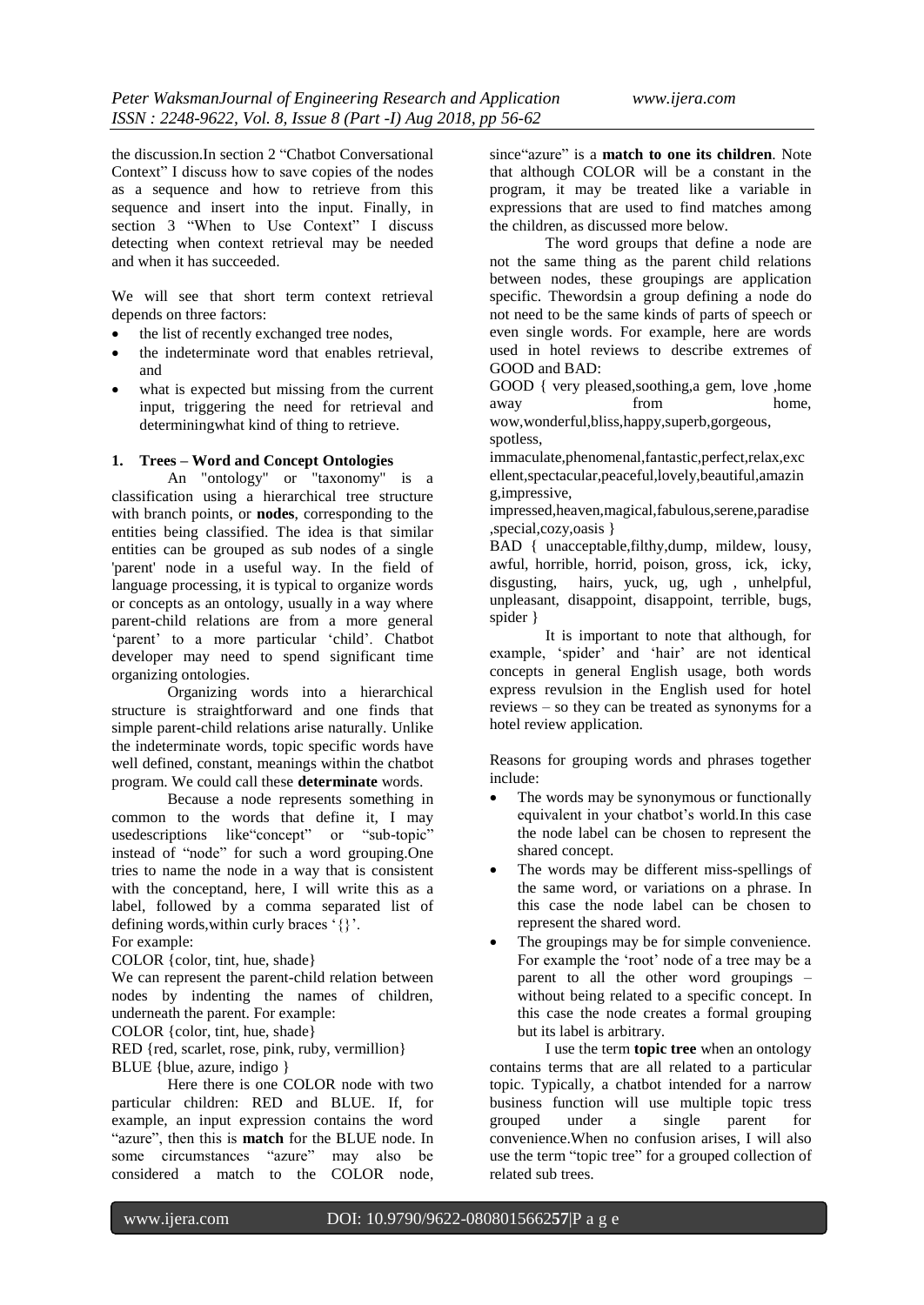In practice you are never done extending your word lists. The different ways people express themselves, the variety of miss-spellings, etc. and it is hard to see how one could automate the extension process – say using **machine learning** from new examples. The overall question is: how to generate and extend ontologies using supervised or unsupervised machine learning?

That is the basic idea of an ontology. A number of examples can be found in the Narwhal project on GitHub.

#### **Additional examples of nodes**

Some of the nodes will appear to define 'attributes' - with word lists that mostly contain adjectives; while other nodes appear to define "things" - with word lists that mostly contain nouns. You may also want to define concepts that define an action or relation – with word lists that mostly contain verbs. It should be emphasized that the part of speech classifications for the words used in these lists is irrelevant. Some other examplesfrom hotel reviews are:

#### **Attribute-type nodes:**

OPEN { open, thin, paper thin } NEAR { near to , in the heart of, over , outside, next to,…}

#### **Thing-type nodes:**

WINDOW { window, balcony, balcony door } EQUIPMENTSOURCES { ac, a/c, air con, tv, hvac, clanking, …} QUESTION { ? , ask about, question, question about , questions about , need to know , want to know, want to find out, help with , is there, info, information, information, tell me about }

CROWN { crown, full contour, cut back, temporary, temp }

 $ABUTIMENT<sup>3</sup>$  {abutment, abut, abutmen }

For example one might have several different Thing-types as children of a more general thingtype parent:

OPENING {…} WINDOW $\{...\}$ DOOR { …. }

**.** 

#### **Action-type nodes:**

KEEPOUT { keep out, filter, cut down on, shut out, cut out, block, keep out, escape from… } REQUEST {use, build, ask for, sell me, fabricate, produce, provide,….}

#### **Parent- or Category-type nodes**:

Often, natural concept nodes are categories that group sub categories or singular entities as their children. For example the COLOR node above refers to the category of colors, it is not a thing or an attribute but a parent of such entities.

One observes somewhat arbitrary or abstract categories can have other categories as children. For example if COLOR and SHAPE were to define different dimensions of an item, they could be grouped, somewhat arbitrarily, under a node like this:

DIMENSION { dimension, attributes }

COLOR {…}

SHAPE  $\{...\}$ 

A more complicated example (from dental product description):

PRODUCT { ... } RESTORATION { … } ABUTMENT {…} CROWN { … } MATERIAL { … } TITANIUM { … } ZIRCONIA { … } TOOTH { #, tooth } TYPE { anterior, posterior, canine, premolar, …. } TOOTHNUMBER { } ONE {1, one} TWO { 2, two } …etc. THIRTY TWO { 32, thirty two, thirty-two }

These trees are application specific. It is worth observing that the hierarchical structure of a word tree is analogous to the hierarchical definition of a floating point numbers. For our current purposes, the **word trees can be thought of as an application-specific numbering system, with text matching considered an act of measurement.**

#### **Node formulas**

Node combinations are elements of simple meaning. Consider the difference between asking a question about a window versus making a request for a window. Let me use the '\*' symbol to

<sup>&</sup>lt;sup>3</sup>In dentistry, an 'abutment' is a short post screwed into a patient's jawbone, as a substitute for tooth material, intended to support a crown. A given tooth location could have an abutment, a crown, or both.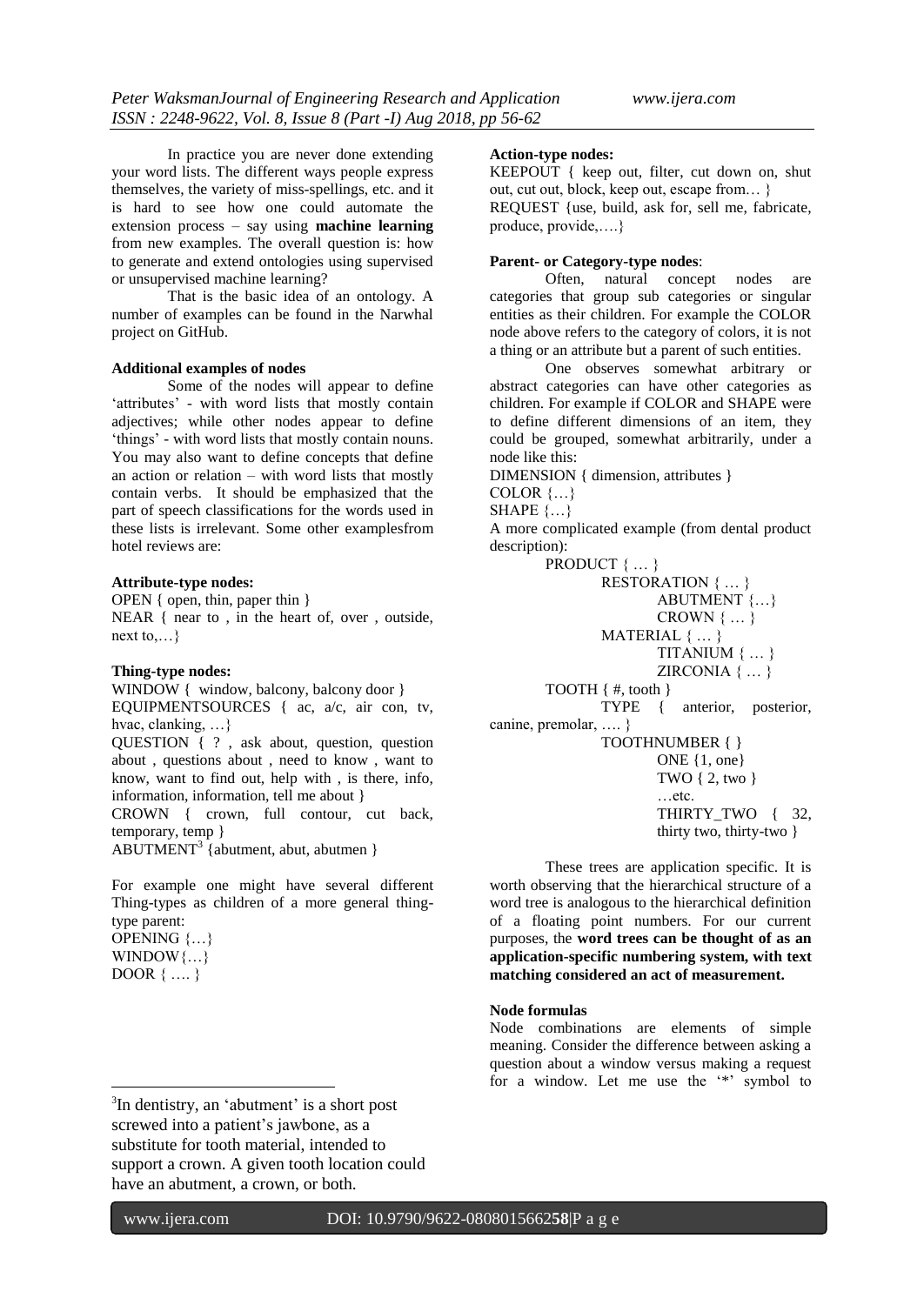represent a combination<sup>4</sup>, so we can consider two combinations:

## QUESTION\*WINDOW

#### versusREQUEST\*WINDOW.

Or, we could have a combination with several terms, like a request for a restoration on a particular tooth:

# REQUEST\*RESTORATION \* TOOTHNUMBER

Such simple combinations of nodesbegin to behave like the meanings of expressions, such as "please open the window" versus "is there a window?" One concludes that a simple form of NLU is possible just by keeping track of node combination, matching them to an input expressions, and providing a metric of understanding<sup>5</sup>.

If the nodes of a node combination match the input, they are said to be **filled**. It gets interesting when all but one node is filled. In that case the context can be searched, looking for instances of the missing node or its children.

#### **Parent Nodes Act as Variables when matching a Combination**

Suppose one expresses a combination using a parent node like "COLOR", for example:

DRESS \* COLOR

This is a match for "dress with color" but it can also serve to match more particular expressions like "the dress is blue", or "scarlet skirt". For those purposes, the parent node functions as a variable in the combination "formula", with a range of values equal to the children nodes of the parent.

#### **The Expected but Missing – Pattern Completion**

I assume context retrieval is triggered when one part of a node combination is missing: instead of what is expected, an indeterminate word occurs. In this case the context may contain diverse nodes but only the ones that are children of what was expected are of interest.

For example the chatbot may be programmed to recognize when a client asks for crowns on tooth #3 and #4". It can do this by trying to fill in the combination:

REQUEST \* RESTORATION TOOTHNUMBER

<sup>4</sup>The '\*' is deliberately vague, intended to represent more than one type of combination.

5 A good NLU library will also provide sentiment (good/bad value) parsing. So node combinations may behave like signed quantities.

However, when those two numbers are already in the recent context, the client might simply say "I want crowns on both teeth".In this case the chatbot finds and incomplete match to the combination, indicated by '?':

REQUEST\*RESTORATION\*OOTHNUMBER( ? )

In this case, the only part of the context worth retrieving is the partcontaining tooth numbers. When the tooth numbers are expected but missing, this tells us to filter the context to only contain tooth numbers.Choosing two items from a list (after filtering) is straightforward.

Borrowing a metaphor from computer science, the indeterminate words, together with the "expected-but-missing" behave likedynamic casting operations that act upon the sequence of past nodes, filtered by what was expected.

## **2. Chatbot Conversational Context Text Processing and Segmented Text**

Conversation processing requires matching of input language to program entities. For developers focused on Natural Language Processing, text matching is done using "regular expression" pattern matching; and the necessary regular expression patterns are defined by the chat program. Another approach is to break the text up into separate words or **tokens** and subject the tokens to matching against some other kind of patterns that are defined by the program. I find great efficiency and simplification in replacing words of text with tokens,followed by replacing tokens, one-for-one, with tree node copies. When an unknown token occurs, one can use a "null node" placeholder. I call this process **segmenting**  the text and the result **segmented text**. To repeat: The process of segmenting text is this: Text is converted to tokens, tokens are matched to nodes of the topic tree, the sequence of nodes is copied into memory. The result is called segmented text.A typical processing sequence, leading to application specific code is illustrated in Figure 1.



**Figure 1A** processing sequence converts text to segmented text, with two levels of pattern matching, followed by applications specific actions.

**.**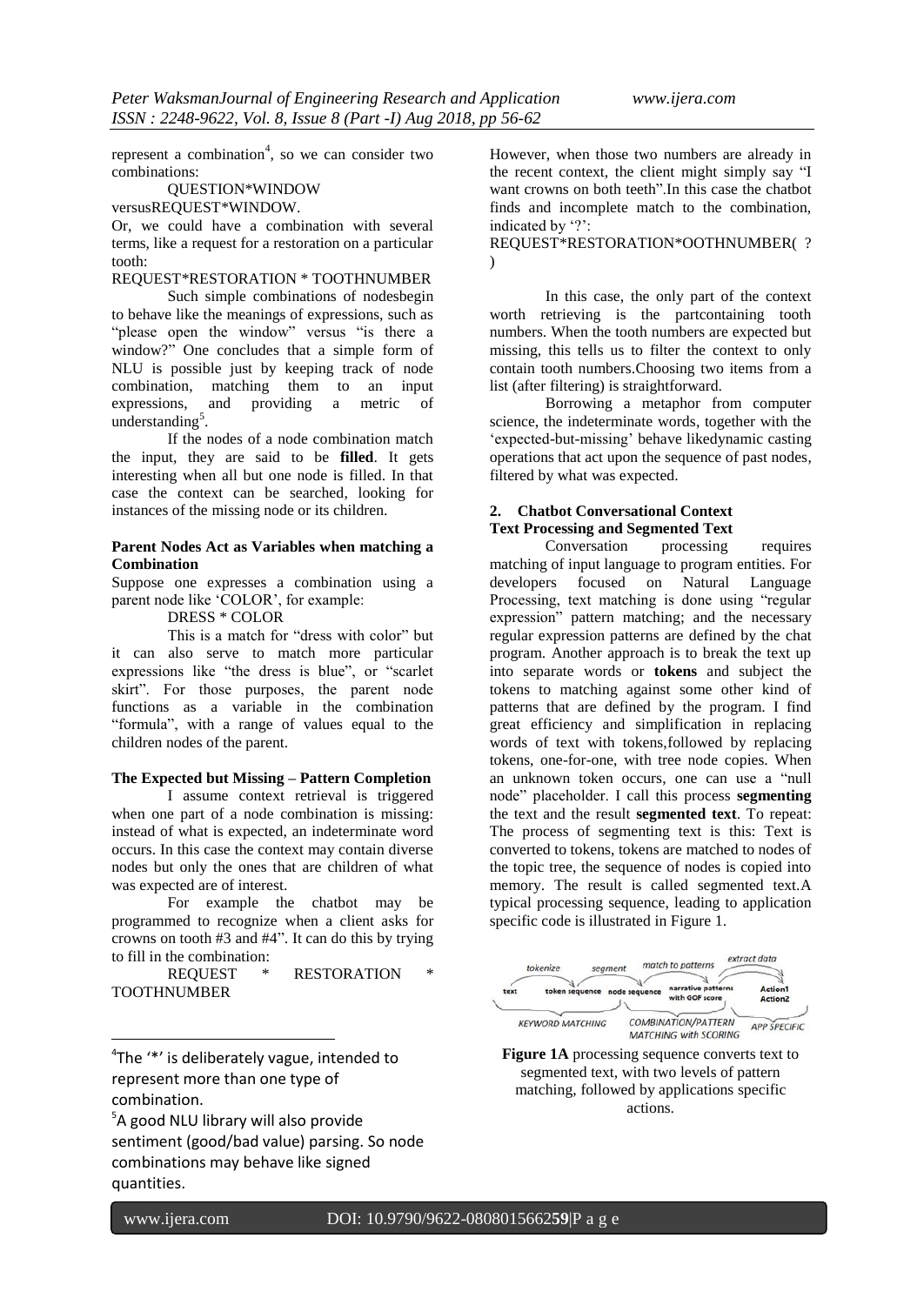#### **Saving segmented input and output as context**

In a chatbot dialog, the context needs to include both the client"s input and the chatbot"s output. For example to handle this dialog:

CLIENT: I want an abutment on tooth #8

CHATBOT: Do you want titanium or zirconia? CLIENT: What is the difference?

Here the client"s last sentence is an abbreviated form of "What is the difference between titanium and zirconia?" In this case, the previous chatbotresponsecontains the relevant contextto interpret the question.

In another example, the context comes from the client :

CLIENT: I want abutments on tooth #8 and 9 CHATBOT: Is there anything else? CLIENT: I want crowns on both.

Here the first line of client inputcontains the relevant context for interpreting the word "both" as "both #8 and #9".

Hence the context should include input from the client and also response from the chatbot. One can segment the input as a sequence of tree nodes and one can also segment the outputthat is passed back as a response to chatbot client. However it is easier to decouple the response text from the underlying segmented version of the response; and save a segmented version of the response directly without re-processing the response text. It is simpler to just generate segmented text in parallel with the response text, and store that as an additional segment in the context.

Thus we can create context for a chatbot by saving an extended sequence of segmented texts, following steps like this:

- input text  $\rightarrow$  tokenized text  $\rightarrow$  segmented text (and save the segmented text in the "context")
- process and generate response output (and generate a segmented version of the response to store in the "context")

Although there is more to "context" than this, for now we consider context to be the and array of segmented texts, alternating between the clients input and the chatbots output, as illustrated in Figure 2.



**Figure 2**–Here a topic tree is represented with circles for nodes and line segments for the parentchild relationships. Nodes from the tree are visited during input (1,2,3) and the sequence (the

**segmented text**) is combined with another sequence, corresponding to the chatbot response (A,B). Segments for both input and response are saved as part of the context.

#### **How much context to save**

The question arises as to how much context should be saved? I find that the last three or so exchanges between client and chatbot, are enough for short term context. However there are other aspects to context - such as the current topic and who the client is. Such longer term aspects of context may not be part of the linguistic history of client-chatbot exchanges. Some developers treat context as including hundreds of previous clientchatbot exchanges<sup>6</sup>.

# **Filtering context to contain nodes that are missing from a current combination**

In the example where the client says "what is the difference", we need only retrieve the most recent alternatives found in the context. But in the example where the client says "I want crowns on both" the word "crown" tells us what kind of thing to retrieve with the "both", specifically whatever we expect to see in combination with crowns.

Words like "difference" can retrieve directly from context, while ignoring the other words in input. But words like "both" need to retrieve from a context that has been filtered to contain only sub nodes of the missing but expected sub tree node (in this case tooth numbers) to be combined with 'crown' in an expression.

In one application, a dental ordering system, the set of allowed actions is constant and finite, and each action is triggered by understanding a specific combination of nodes. Thus for example nodes like REQUEST or QUESTION, are combined with product specific nodes, like ABUTMENT or CROWN, and might be used in combinations like:

QUESTION \* MATERIAL (e.g. "what material do you want?")

<sup>6</sup>Don Patrick at chatbots.org

**.**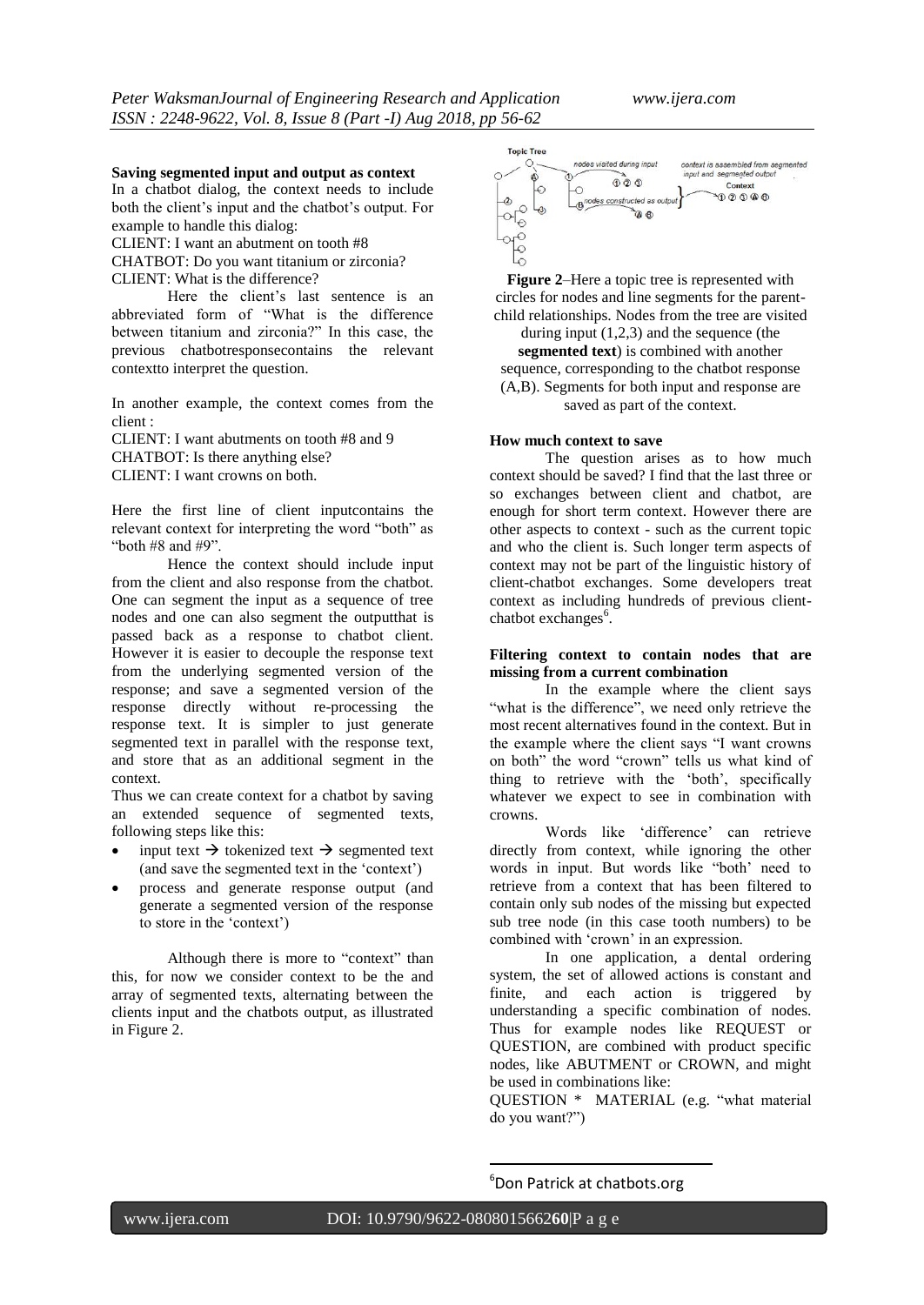REQUEST\*RESTORATION\* TOOTHNUMBER ("I want a crown on #8")

These explicit forms are anticipated and they lead to specific actions. If the client says "What is the difference between titanium and zirconia?" then that input is a good match for the QUESTION \* MATERIAL combination. So MATERIAL is expected but missing and should be what is retrieved from context when the client says only "What is the difference?".

Similarly if the client says "I want a crown on both" this is a reasonable but incomplete match to

REQUEST\*RESTORATION\*TOOTHNUMBER.

So the indeterminate combination: REQUEST\*RESTORATION\*BOTH needs to resolve the "BOTH" against the expected but missing TOOTHNUMBER of the desired combination. Hence the handler function for the indeterminate node "BOTH" could take the expected but missing information of TOOTHNUMBER as an argument.

In general, handler functions should be able to take arguments defining the missing type of information, depending on what node combination we are trying to resolve.

#### **Methods for extracting information from the context**

We now have most of what is needed to describe a version of context retrieval. The context itself will be a sequence of tree nodes, arising from either segmented input or from a segmentedversion of response.

So we consider the problem of going back through the context to find the last occurrences of a particular type of node. We want these sorts of "get" functions, which we will call **context handlers**.

- getAttribute() get one, a pair, or severalrecent 'attribute' nodes
- getCategory() get most recent "category" node
- getThing() get one, a pair, or several recent 'thing' nodes

In each case, the 'get' method can iterate through the nodes of the segments, saved in the context in reverse order, until the item, pair, or group is found (or not). It may make sense to limit how far apart the occurrences are allowed to be and, as mentioned to limit how far back in the past to look within the current conversation.

It also may make sense for the context handlers to retrieve only from nodes within a subtree of a given topic tree. In other words, when a context handler is applied to past context, the context can first be filtered through a subtree, by

replacingany non-subtree node with a null node so, later, the context handler can be applied to a filtered version of the context. Below, sub tree filtering is done when a particular concept node is expected but missing from a client"s input. In that case the context can be filtered to only contain children or self nodes in the subtree of the expected but missing node.

#### **Nodes that "take"**

The indeterminate words can be put into their own topic tree or at least treated as nodes, in the same way that topic keywords are. For example:

IT {it , the one , that}

BOTH {both, the pair, the two}

DIFF {difference, compare }

Rather than labeling these as 'thing', 'category', or 'attribute', we can specialize them by assigning a context handler to each. For example:

IT is assigned the getThing( ) handler, looking for one "thing" node in the context.

BOTH is assigned the getPair( ) handler, looking for a pair of thing nodes.

DIFF is assigned the getAttribute( ) handler, looking for a pair of attributes.

Nodes, corresponding to indeterminate words and assigned a context handler might be called **nodes that take** because of their correspondence with nodes that give, found in the context. In Python, for example, a node class can contain a "self.contextFn" to act as a handler which is set to "None" except when it is one of these special nodes that take.

Thus we have two coordinated ways of adding information to a tree of nodes:

- Nodes that "give" are labeled as "thing", 'category', or 'attribute'
- Nodes that "take" are assigned a non-trivial context handler method.

#### **3. When to use Context**

The presence of an indeterminate should not always trigger context retrieval. For example "both" can occur in an explicit request like "I want crowns on **both**#8 and 9" without triggeringcontext retrieval. Only when the node combination REQUEST\*RESTORATION\*TOOTHNUMBER occurs and TOOTHNUMBER is missing do we try to replace the empty spot with what can be retrieved using the handler assigned to BOTH. Specifically the getPair() is applied to the context, filtered to contain only sub nodes of TOOTHNUMBER.

The whole question of when to try context retrieval depends on the chatbot program knowing when an input is incomplete. As mentioned in the introduction, I assume your NLU has a metric that gives a score per desired node combination. Each